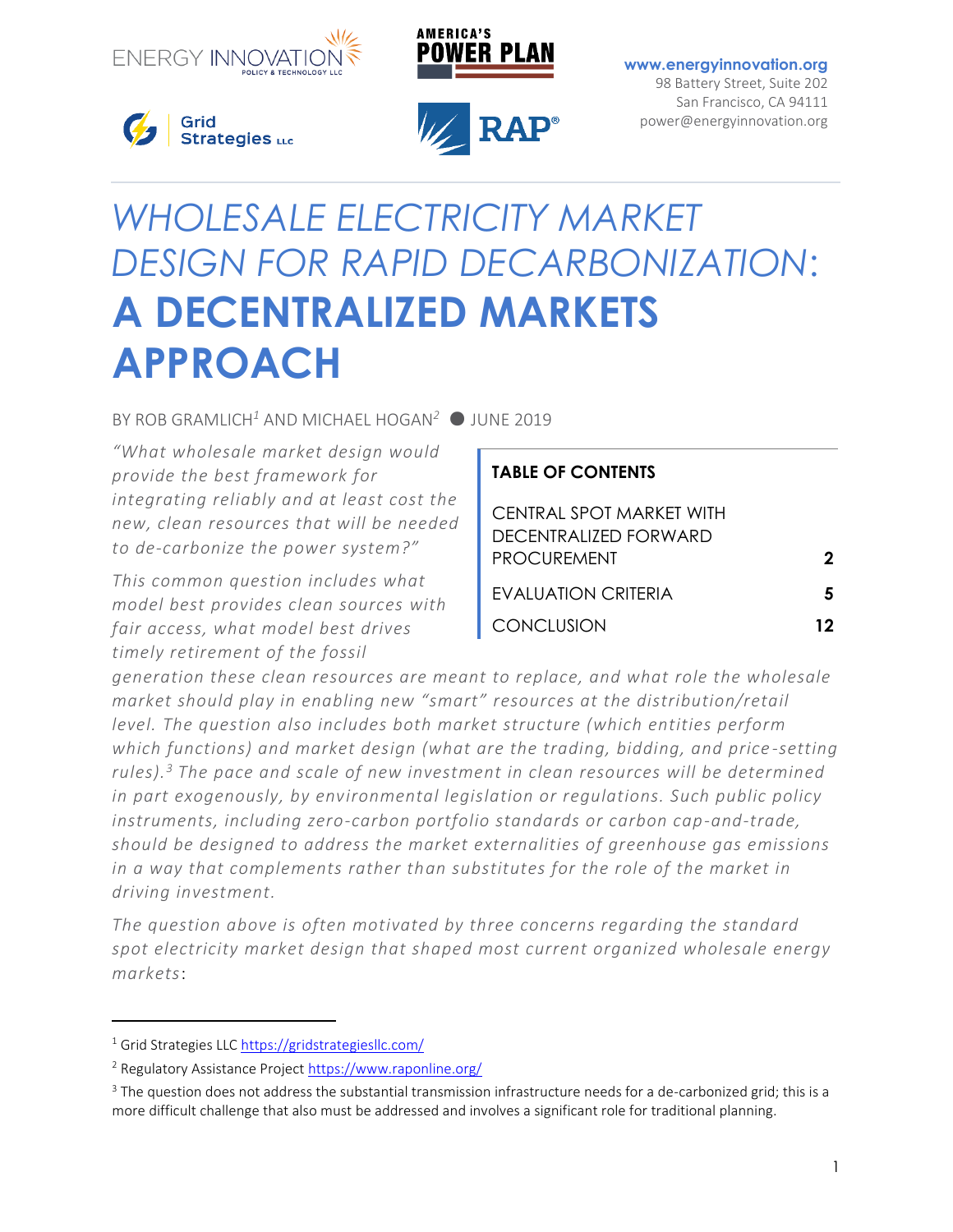- *1. Adequate investment (especially in new clean resources) might be compromised by investors being reluctant to rely simply on short-term energy pricing.*
- *2. The risks in investing based on short-term energy prices could raise the cost of the transition by raising the cost of capital for new investment.*
- *3. Current markets rely on production costs to set prices and may not function with a grid dominated by very low or zero marginal production cost resources.*

*These concerns are unfounded. A market structure with a central spot market and active de-centralized forward procurement between wholesale buyers and sellers (including exchange-based trading) will lead to sufficient investment to achieve resource adequacy, will facilitate a sufficiently rapid decarbonization , and will do so at the lowest reasonable cost to consumers.* 

## **A CENTRALIZED SPOT MARKET WITH DECENTRALIZED FORWARD PROCUREMENT IS THE BEST OPTION FOR DECARBONIZATION AT REASONABLE COSTS**

The bedrock of our proposed structure is *bid-based, security-constrained economic dispatch with locational marginal pricing* (explained below) for short-term efficiency. To achieve adequate investment for long-term efficiency, the model relies on electricity buyers procuring power through a range of long-term undertakings that can support financing of new resources. To accelerate new, clean investment beyond what would be adequate to meet demand for reliable electric service, the model relies on **complementary, external public policy instruments that** internalize to the market the externalities of greenhouse gas emissions rather than replace the role of the market in driving new investment.<sup>4</sup> The central spot market and de-centralized bilateral and traded market are described in more detail below.

#### **THE CENTRALIZED REGIONAL ROBUST SPOT MARKET FOR EFFICIENT DISPATCH AND PRICE FORMATION**

Along with an active decentralized voluntary bilateral market, this market model includes a geographically large regional spot market operated by an independent entity, herein referred to as a Regional Transmission Organization ("RTO"). The RTO's market design would feature:

- Economic dispatch based on market bids and reflecting the impact of reliability-driven security constraints on the marginal cost and price of energy, as detailed below;
- Locational marginal prices;

 $\overline{a}$ 

- Tradeable financial transmission rights with trading hubs;
- Scarcity pricing based on the value of reliable service (or Value of Lost Load—VOLL), including co-optimization of energy and reserves and administrative reserve shortage mechanisms;

<sup>&</sup>lt;sup>4</sup> We note there are some categories of investment, such as cost-effective energy efficiency, that suffer from multiple market failures and should continue to be targeted by complementary out-of-market policy support.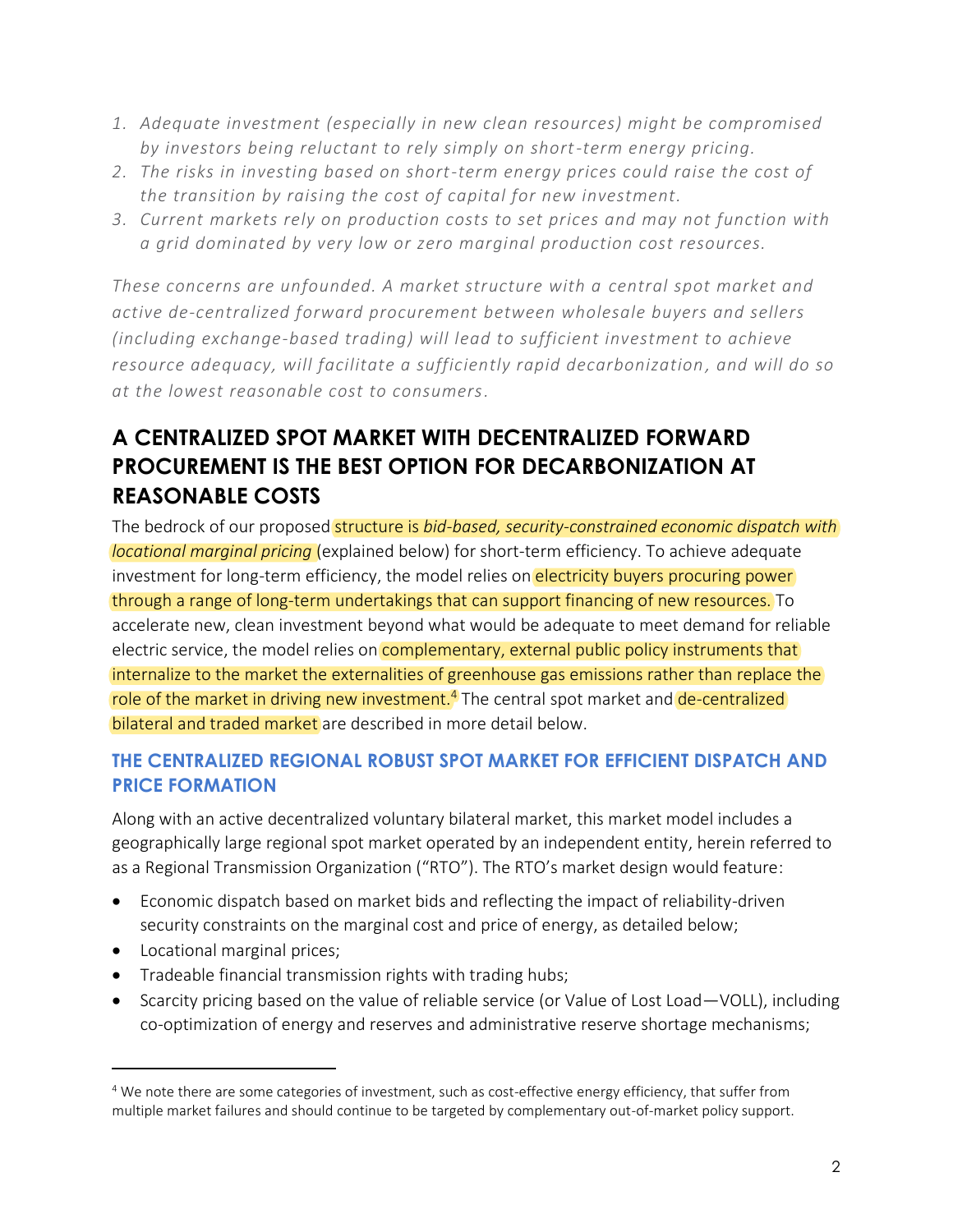- Fast dispatch intervals with resource commitments made close to real time;
- Consolidation of real-time balancing authority over the largest practicable footprint and portfolio of system assets;
- Technology-neutral reliability service procurement using market mechanisms where possible;
- A Universal Participation Model<sup>5</sup> where all resources can offer their capabilities (ramp speed, capacity, etc.) and constraints (minimum/maximum output, startup time, etc.);
- Reliability services based strictly on engineering needs, which may evolve over time but will follow NERC's general categories of Essential Reliability Services;
- Optimization and participation of Demand Management and other Distributed Energy Resources directly or through a Transmission-Distribution interface;
- Transparent energy prices with minimal side payments paid by the RTO;
- Multi-settlement between forward and real-time markets to incent accurate forecasting;
- Market power monitoring and mitigation bidding rules, using structural (pivotal supplier) and/or conduct and impact methods;<sup>6</sup> and
- Customers' option to make their own decisions about how much electricity to buy when based on energy prices that reflect the true value.

Prices determined in this centralized short-term market lay the foundation for decentralized long-term contracting of services, which is discussed next.

#### **DECENTRALIZED BILATERAL PROCUREMENT MARKETS TO MANAGE PRICE RISK**

New investment will be needed both in variable renewable sources and in short-term and seasonal balancing resources to achieve long-run efficiency. It is possible to finance power plants and demand resources on a pure merchant basis, but the cost of capital can be lowered by access to long-term options to hedge risks. Such risk-hedging options include Power Purchase Agreements (PPAs) and other forms of forward risk management (which are not just possible, but common, in existing wholesale power markets).<sup>7</sup> This model includes active voluntary bilateral energy market trading of PPAs and various other types of hedging arrangements. Wholesale buyers, the counterparties to investors for such arrangements, can include utilities, competitive retail suppliers, or end-users with direct access to the market.

Establishing a well-designed and well-implemented spot market lays the foundation for this activity. Whereas generators are motivated to mitigate the risk of over-supply and sustained low energy prices, wholesale buyers will be motivated to procure their supplies in advance to avoid the risk of very high prices at times when power is scarce. This basic market dynamic—mutually

 $\overline{a}$ 

<sup>.</sup> See Ahlstrom, Mark[, https://www.esig.energy/blog-the-universal-market-participation-model/](https://www.esig.energy/blog-the-universal-market-participation-model/)

<sup>&</sup>lt;sup>6</sup> See, e.g., Brattle Group, Review of PJM's Market Power Mitigation Practices in Comparison to Other Organized Electricity Markets.

<sup>&</sup>lt;sup>7</sup> See Jay Bartlett, Reducing Merchant Risk in Wind and Solar Projects Through Financial Hedges. [https://www.rff.org/publications/working-papers/reducing-risk-merchant-wind-and-solar-projects-through](https://www.rff.org/publications/working-papers/reducing-risk-merchant-wind-and-solar-projects-through-financial-hedges/)[financial-hedges/](https://www.rff.org/publications/working-papers/reducing-risk-merchant-wind-and-solar-projects-through-financial-hedges/) .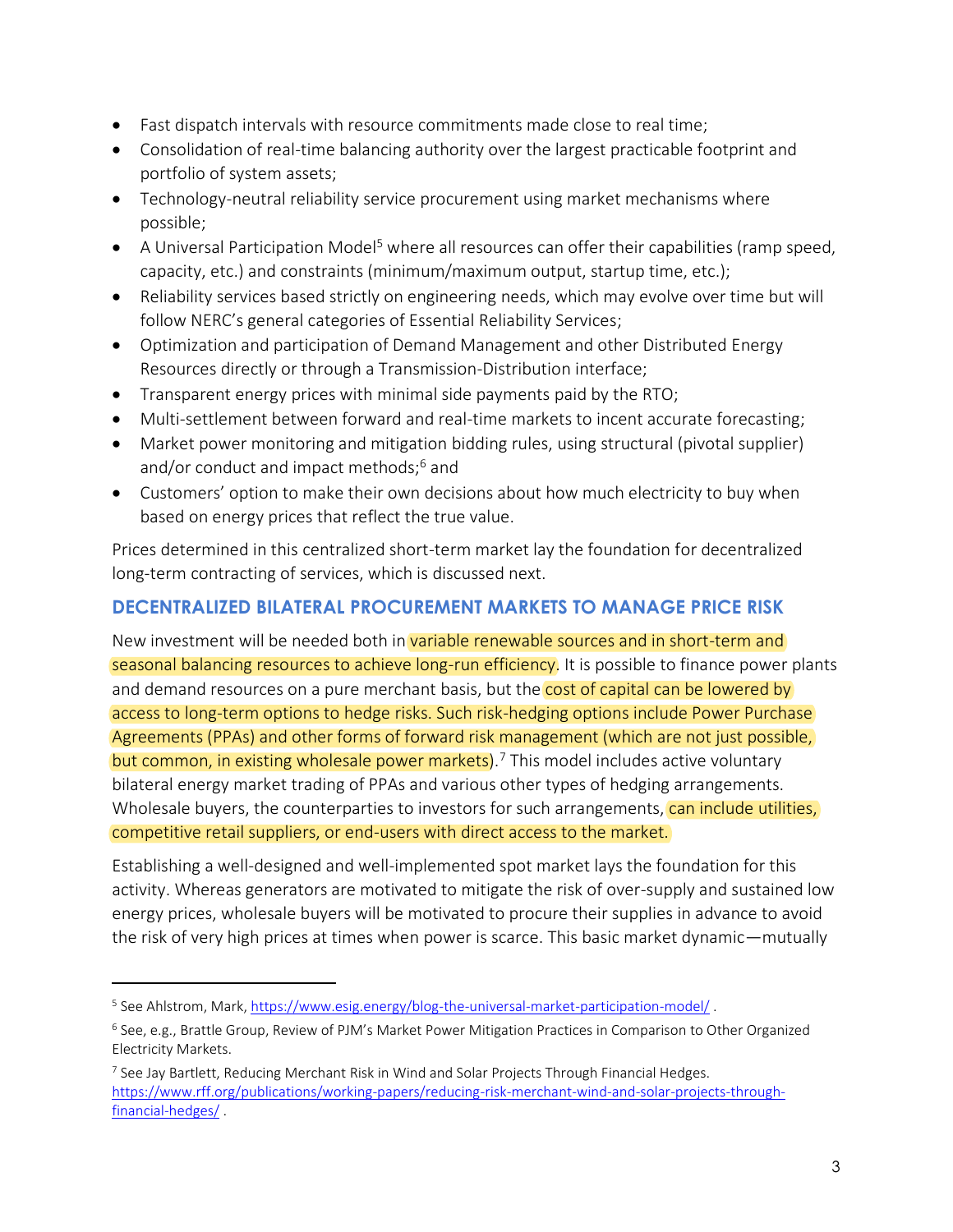beneficial forward trading to mitigate risk efficiently—is enhanced rather than supplanted by good public policy that internalizes the externality costs of greenhouse gas emissions. This can include establishing a price for carbon emissions, which augments the risks of contracting with carbon-intensive resources, or by establishing portfolio purchase standards, which introduce the risk of being able to procure enough of certain types of energy at a reasonable price. Such policies efficiently accelerate the de-centralized procurement of desired resources (and, critically, facilitate the corresponding retirement of existing resources) rather than relying on centralized administrative procurement.

Buyers can be expected to manage these risks in a variety of ways to maximize their competitiveness and sustain their commercial viability, as long as they are in a financial position to do so. One market failure to guard against is when retail competitive suppliers are licensed to operate without sufficient assurance that they have the financial wherewithal to manage the risk of procuring the power needed to serve their contracted load. Failing to mitigate this risk can lead to bankruptcies for retailers when power prices rise. This is a type of "principal-agent" market failure. The result is that generation does not get financed and customers are left unserved.

In the U.S., state regulators are responsible for ensuring that any entity serving retail customers is financially equipped to manage the risks associated with their supply obligations. If state regulators are not willing to let customers go unserved, they should monitor and enforce credit requirements on retail suppliers. Such credit requirements, along with energy prices that reflect true value, will ensure buyers have both the incentive and the ability to appropriately hedge. Fixing this market failure will lead to more credit-worthy buyers signing contracts that help finance new generation.

To maximize competition, all suppliers should have fair access to long-term risk hedging options or handle peak loads with backup generation if they choose to do that rather than always procuring bulk power supply sources. Load-Serving Entities can secure adequate resources under state oversight in states that choose to oversee hedging for some or all customers. States may wish to perform Integrated Resource Planning for the entity that serves the mass retail market, which could include all customers except those more sophisticated and less risk-averse entities willing to take on more responsibility for their own resource portfolio.

As we discuss in the following section, a market structure with a large regional spot market with active decentralized forward procurement between buyers and sellers provides a framework for facilitating a decarbonized electricity supply that is more effective and more efficient than reliance on centrally planned, ratepayer-guaranteed long-term contracting.

#### **EVALUATION CRITERIA**

To compare our structure objectively against others, we propose the following set of common public policy criteria, or objectives:

• Facilitate sufficiently rapid decarbonization;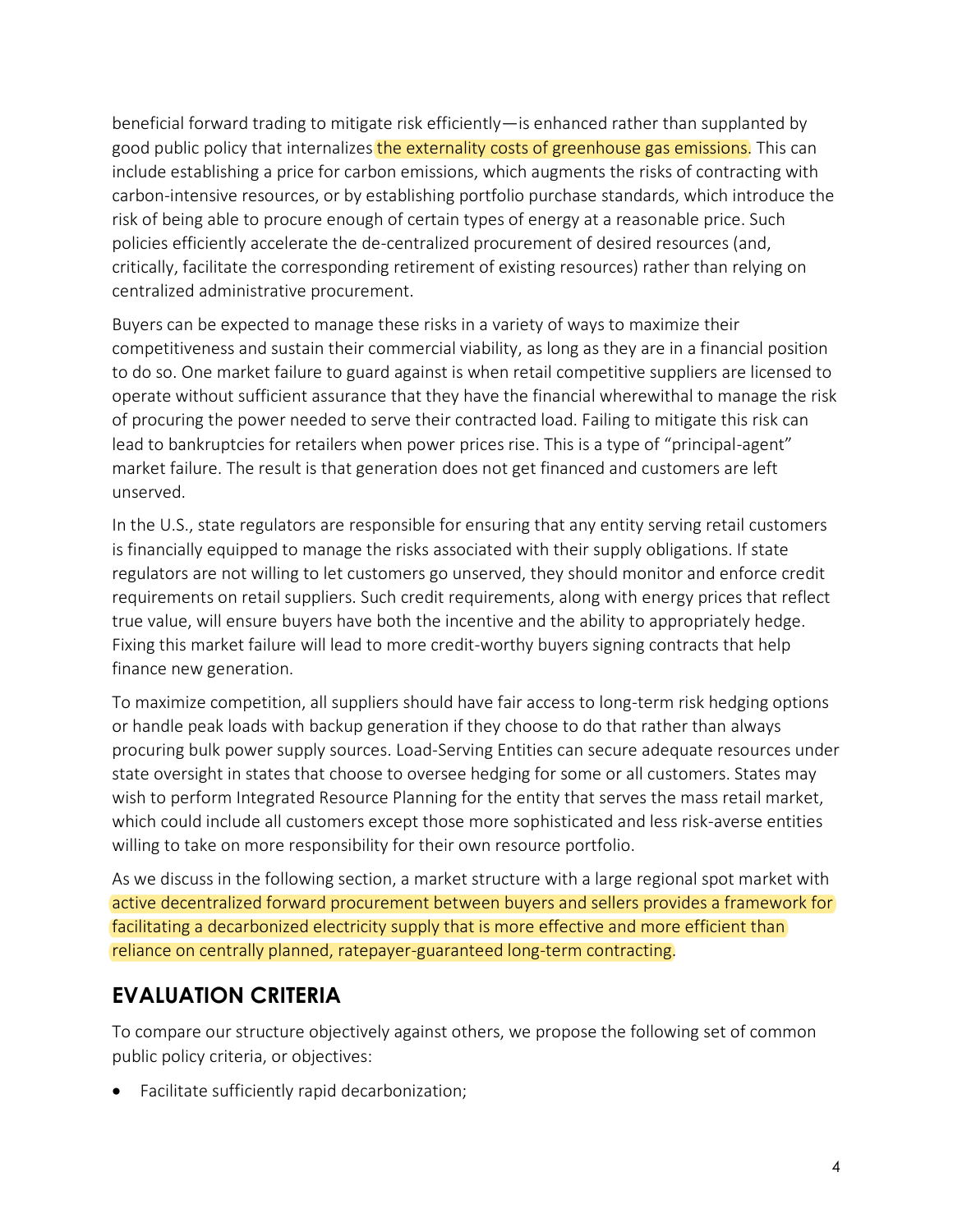- Promote short-run efficiency, including generation and load dispatch;
- Promote long-run efficiency, including efficient entry and exit by the widest practical range of actors, under conditions of significant uncertainty;
- Provide short-run reliability through power system balancing and congestion management;
- Support the right amount and kind of investment needed to provide consumers with the level of long-term reliability they knowingly would be willing to pay for;
- Minimize the exercise of market power and manipulation;
- Enable efficient financing of investment with equitable and appropriate risk allocation;
- Respect social values;
- Promote innovation;

 $\overline{a}$ 

- Minimize vulnerability to political interference;
- Be readily implementable; and
- Adjust to changing circumstances, technology, politics, and culture.

This is a demanding list. It is very unlikely that any one market construct can claim to satisfy all of these criteria completely. Each market design will be better at meeting some of these challenges than others; it is important to consider alternatives in a consistent manner:

#### **EVALUATION OF PROPOSED MARKET STRUCTURE**

Below, the proposed market structure is evaluated against these criteria.

#### *Facilitate rapid decarbonization*

This model relies on exogenously set public policy to boost the market's ability to achieve a sufficiently rapid rate of decarbonization of the electricity sources. These policies could be some combination of a carbon price, carbon regulation, or carbon-free energy targets.<sup>8</sup> Maximizing market-driven bilateral contracting for low-carbon resources will reduce the financial and political pressures that inevitably come to weigh on policy-driven investment, making sufficiently rapid decarbonization more likely by optimizing the balance between the role of market participants and the role of public policy.

The proposed model also best facilitates the accelerated retirement of existing fossil generation, which is essential for rapid de-carbonization, in three ways: First, consolidated balancing areas and shortened dispatch intervals reduce the amount of generation needed to meet reliability standards, especially in a system with high shares of renewables and/or nuclear. Second, as policy drives more clean investment and as clean alternatives (including demand response and energy efficiency) become more competitive, a market with free exit, left to its own devices, will inexorably crowd out existing, less competitive sources. Third, by decentralizing the provision of resource adequacy and eliminating centrally administered forward procurement of capacity, the proposed model eliminates a principal source of support for existing generation surplus to what is needed to provide consumers with the level of reliability they want and value. Surplus existing fossil capacity can seem deceptively cheap to keep around despite being outrageously expensive

<sup>&</sup>lt;sup>8</sup> In the U.S., such policies would be propagated by state and/or federal legislation or environmental regulations.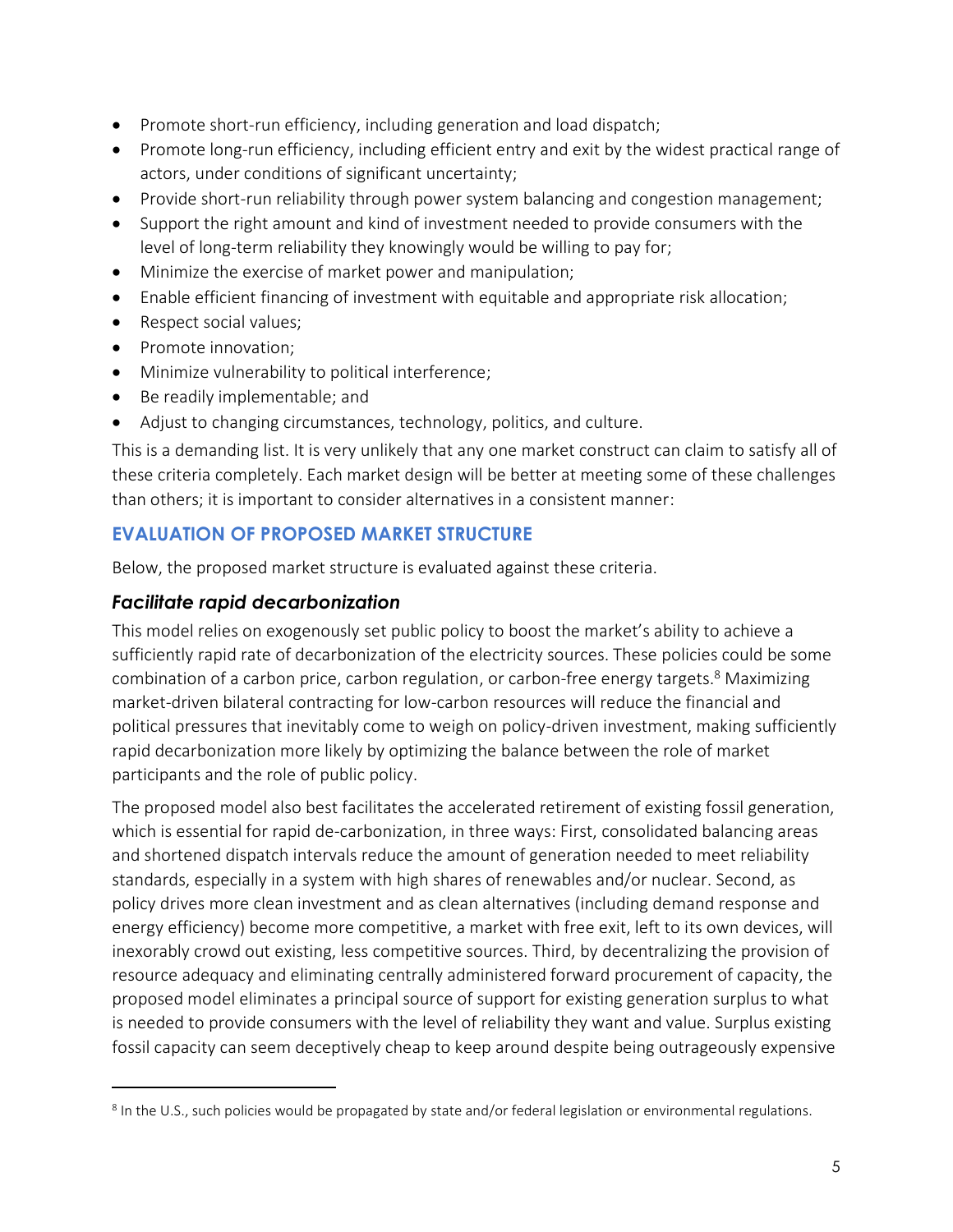per kilowatt-hour (kWh) of energy, and the temptation for central administrators with the tacit approval of regulators, to use forward capacity mechanisms to steadily, stealthily over-engineer the system and socialize the cost has in practice proved to be irresistible.

#### *Promote short-run efficiency, including generation and load dispatch*

The proposed market design has been demonstrated to dispatch resources and manage congestion efficiently in serving two-thirds of U.S. electric load. This market construct features an independent system operator ("ISO") using security-constrained economic dispatch and locational marginal pricing.

When the pool covers a wide region, it can net the output of resources in different time zones with different wind regimes and cloud cover, reducing overall variability and improving access to reserves. A misconception is that as variable renewables, with their very low or zero short-run production costs, become the dominant resources in the merit order, the marginal cost of energy should be flat at zero or near zero for most hours of the year, eliminating the mechanism used by this market construct to organize economic dispatch.

In fact, dispatch is managed efficiently in many regions today despite having large tranches of the merit order offering little or no differentiation in short-run production costs. Combined demand for energy and ancillary services needed to maintain stability will likely rise at times without plentiful wind and sun, buffering average prices. New and highly flexible demands such as electrified transport and heating can provide sloped demand curves that can be expected to set the price at times of scarce energy or scarce ramping supply, at levels above the short-run operating cost of the marginal generator in the merit order.<sup>9</sup> A surplus of available zeroproduction-cost energy has implications for grid congestion and the related locational marginal costs of energy.

When these aspects of the proposed model are considered and properly reflected, the combined effect is marginal costs (and prices) dictated less by the short-run production costs of the next resource in the merit order, and more by other cost drivers arising as a consequence. This market model will continue to support efficient economic dispatch, and indeed it will be crucial for efficient dispatch of *both* supply- *and* demand-side resources.<sup>10</sup>

#### *Promote long-run efficiency, including efficient entry and exit*

 $\overline{a}$ 

This market structure supports long-run efficiency by promoting the investment needed—and only the investment needed—to meet the level of reliability consumers actually want and are

 $^9$  Smart demand can mitigate the high-priced end of the price duration curve (driven by demands for more and new types of ancillary services) by shifting to periods of surplus, thus also boosting the low-priced end of the curve.

<sup>10</sup> See, e.g., *The Beginning of the End* (D. Schlissel, Institute for Energy Economics and Financial Analysis, Sept. 2016) at [http://ieefa.org/ieefa-texas-beginning-end-coal-fired-electricity-%E2%80%A8/,](http://ieefa.org/ieefa-texas-beginning-end-coal-fired-electricity-%E2%80%A8/) which shows that the addition of new firm capacity has been sufficient to keep up with increased demand, thus crowding fewer competitive coalfired plants off the system. Reserve margins have declined since 2016 with unexpected high growth in oil-and-gas industry activity principally in the Permian Basin, but ERCOT's December 2018 Capacity, Demand and Reserves Report identifies planned, permitted capacity additions sufficient to more than make up for that new load growth.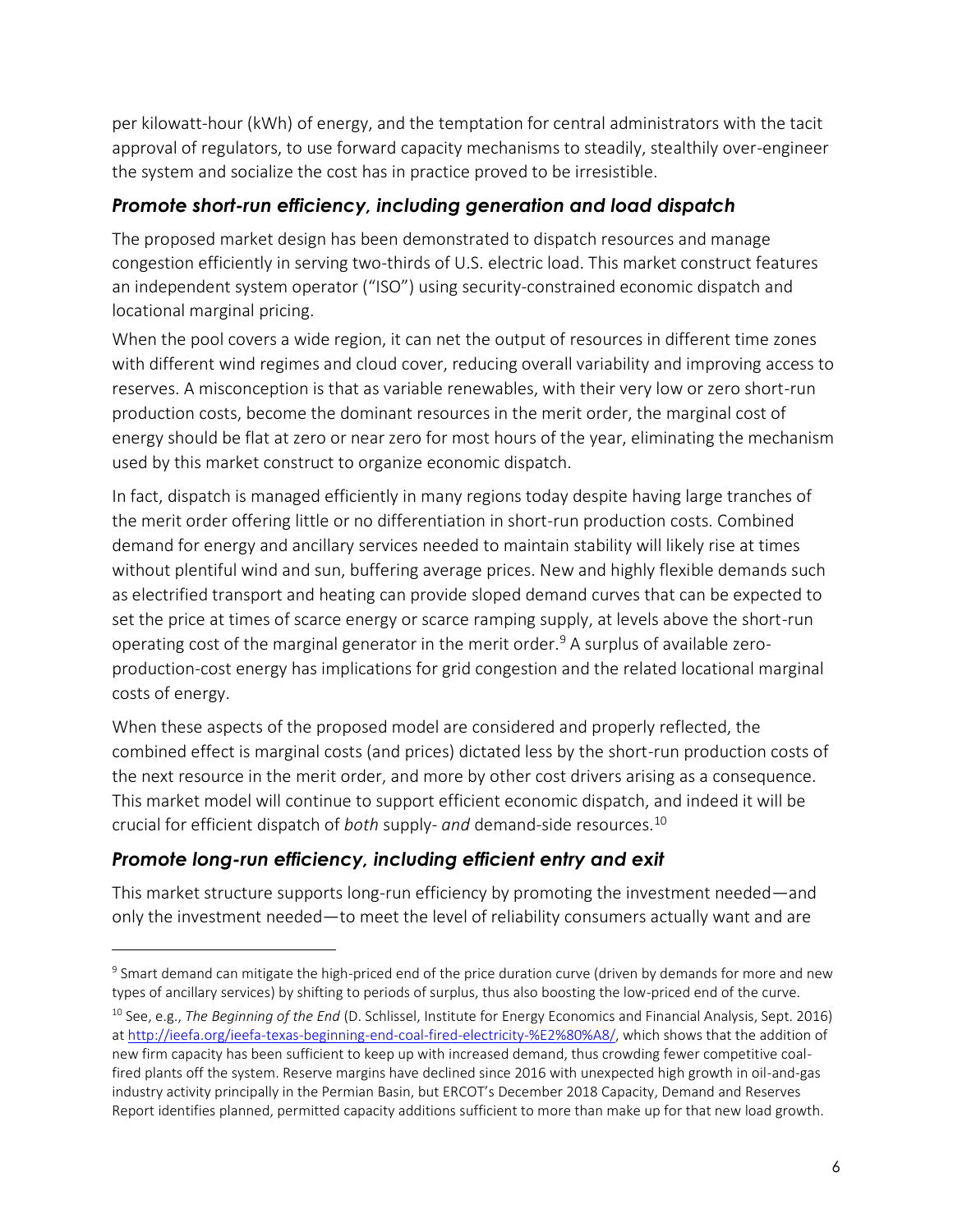willing to pay for. It supports that investment principally by incentivizing wholesale market actors on both the supply side and the demand side to manage efficiently allocated risks through bilateral contracts, exchange-based trading, and other risk mitigation options.

In the first instance, energy prices fully reflecting demand for energy and reliability give rise to risks on the supply side of surpluses and low prices during periods of over-investment, and on the demand side of shortages and high prices during periods of resource scarcity. In addition, in a market complemented by appropriate public policy instruments the risks faced by market actors can include those arising from such instruments. As in any healthy commodity market, buyers and sellers exposed to such risks seek to manage them efficiently through various types of bilateral or exchange-based trading. This decentralized support for needed capital investment creates investor-imposed discipline on generation investment decisions and mitigates the opportunities for central administrators to force consumers to pay for unneeded new investment. Minimizing centralized decisions over how much and what kind of resources consumers must pay to retain promotes free exit of older, uncompetitive generation, especially as appropriate public policy supports the entry of new resources, an essential condition for rapid decarbonization. Free entry is promoted by ensuring the price signal available to the widest possible set of stakeholders—the energy price—fully reflects the true marginal cost of energy, including demand for both energy and reliability services, eliminating the price suppression effect that in practice follows over-reliance on centralized forward capacity procurement mechanisms. It also promotes free entry by mitigating the in-built design and institutional bias in such mechanisms toward conventional supply-side resources.

Forward bilateral contracting and trading would efficiently and equitably provide investors with the revenue stability they seek compared to reliance simply on the short-term spot energy market. This includes investors in clean energy resources, which may be at even less risk than conventional resources since they bear no fuel price risk and earn infra-marginal rent at virtually any market price. As the market design pays for energy and services well defined by universal engineering principles, the rules would be more stable over time. In contrast, central procurement involving subjective factors would be vulnerable to continuous meddling.

Some observers point to limited liquidity in long-term bilateral and exchange-based trades in many organized market regions as evidence that this cannot be relied upon for needed new investment. In reality it is evidence of something much more straightforward: the regions in question have excess capacity, leaving buyers with little price or volume risk to manage and therefore with little need to engage in new long-term contracts. In the few regions where supply is better matched to demand (e.g., ERCOT) and/or where the all-in cost of new clean investment is below the cost to retain existing generation, new entry supported by bilateral and exchangebased traded contracting has been quite healthy.

A limited set of creditworthy counterparties is sometimes cited as another limitation on this construct, but this is a structural industry issue that to the extent it exists, can be corrected as described above, through state oversight of the creditworthiness of retail suppliers.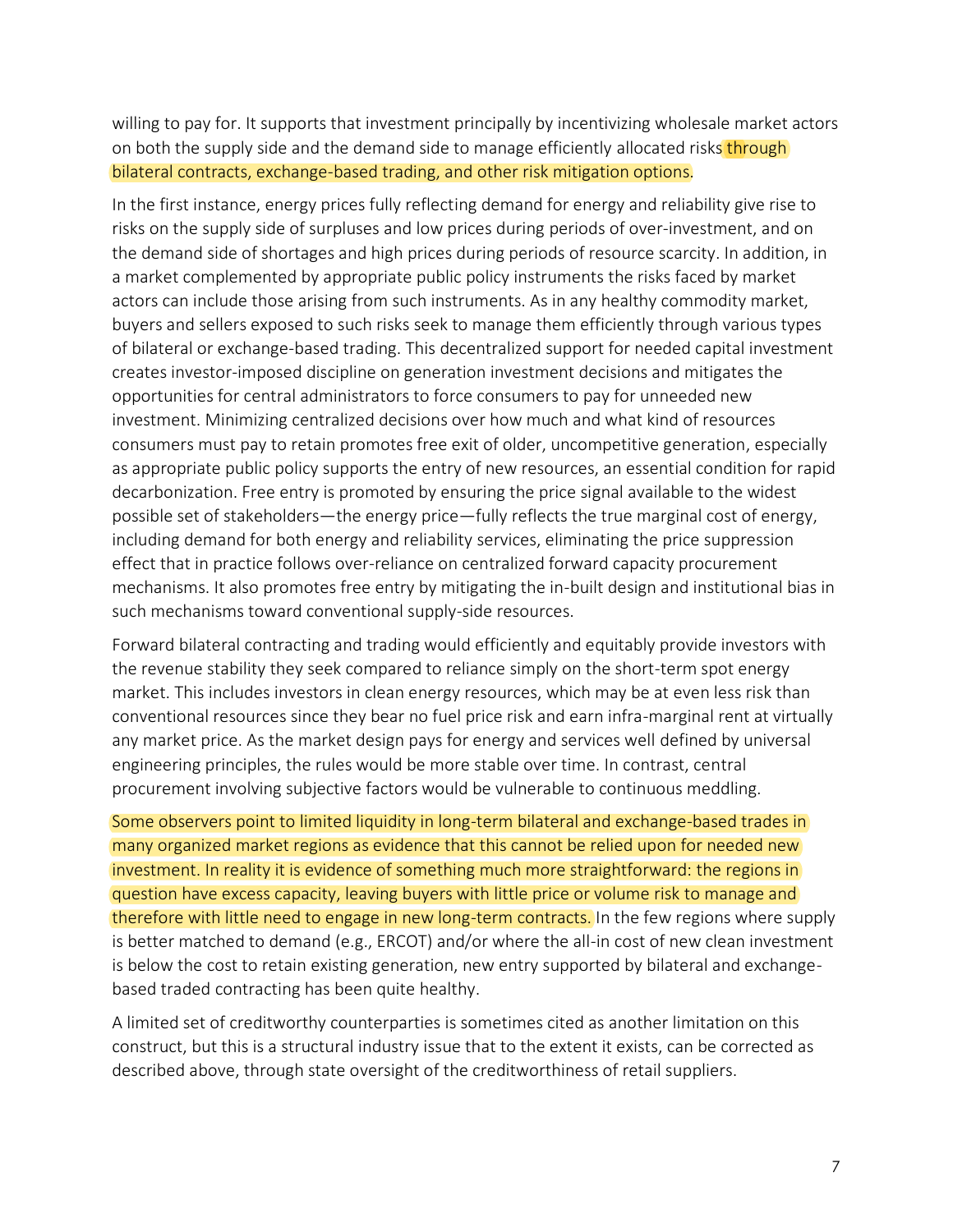Finally, regarding cost of capital and cost of the transition, in contrast to centralized procurement, this structure does not transfer and socialize investment costs and risks to consumers and/or taxpayers who have far less understanding of, or ability to manage, the risks of long-term investment choices. Furthermore, as already noted, centralized procurement generally leads to over-procurement. As a result, the societal cost can far exceed any savings resulting from lower cost of capital for investors, even assuming the benefits of such lower costs are passed on to consumers.

#### *Provide short-run reliability through power system balancing and congestion management*

This market construct features an ISO using security-constrained economic dispatch and locational marginal pricing. This construct has ensured generation and load are efficiently in balance at all times at all nodes on the system while respecting transmission constraints. It has now been employed by each of the seven U.S. ISOs/RTOs successfully for many years, the most recent adoption being the ERCOT market in December 2010. Based on that sustained record of success, the multi-settlement, nodal market structure is being adopted by the Independent Electricity System Operator in Ontario to address longstanding challenges Ontario's market has faced.

#### *Provide long-run reliable service at the level customers want and are willing to pay for*

The role of decentralized provision of resource adequacy has already been described. The market must deliver reliability for the benefit of consumers, not for the benefit of investors, system administrators, regulators, or elected officials. What constitutes "long-run reliable service" must be grounded in that principle. What consumers want is energy, not "capacity," and system operators ensure consumers can rely upon supply *to an agreed-upon standard* every hour of every day by positioning the reserves and other services in real time needed to comply with that standard.

This market model ensures the price of energy reflects the true resulting marginal cost of energy, every hour of every day. This creates the right level of incentives (i) for market players to support new investment when new investment is needed, (ii) to support investment in the kinds of resources operationally best suited to the needs of the system, and (iii) for market players to shed surplus, uncompetitive resources. Voluntary, pre-arranged load shedding would still be an important tool to keep generation and load in balance, as it has been for decades, but a decarbonized power system will place great value in a more dynamic response to uncontrollable changes in primary energy supply from one dispatch interval to the next. This market structure, combined with new technology and services becoming widely available, will make it increasingly possible for consumers to play a role by making their own choices about an increasing range of electricity-based energy services and long-term lock-in of poor investment choices. As a result, the societal cost can far exceed any savings resulting from lower cost of capital for investors, even assuming the benefits of such lower costs are passed on to consumers.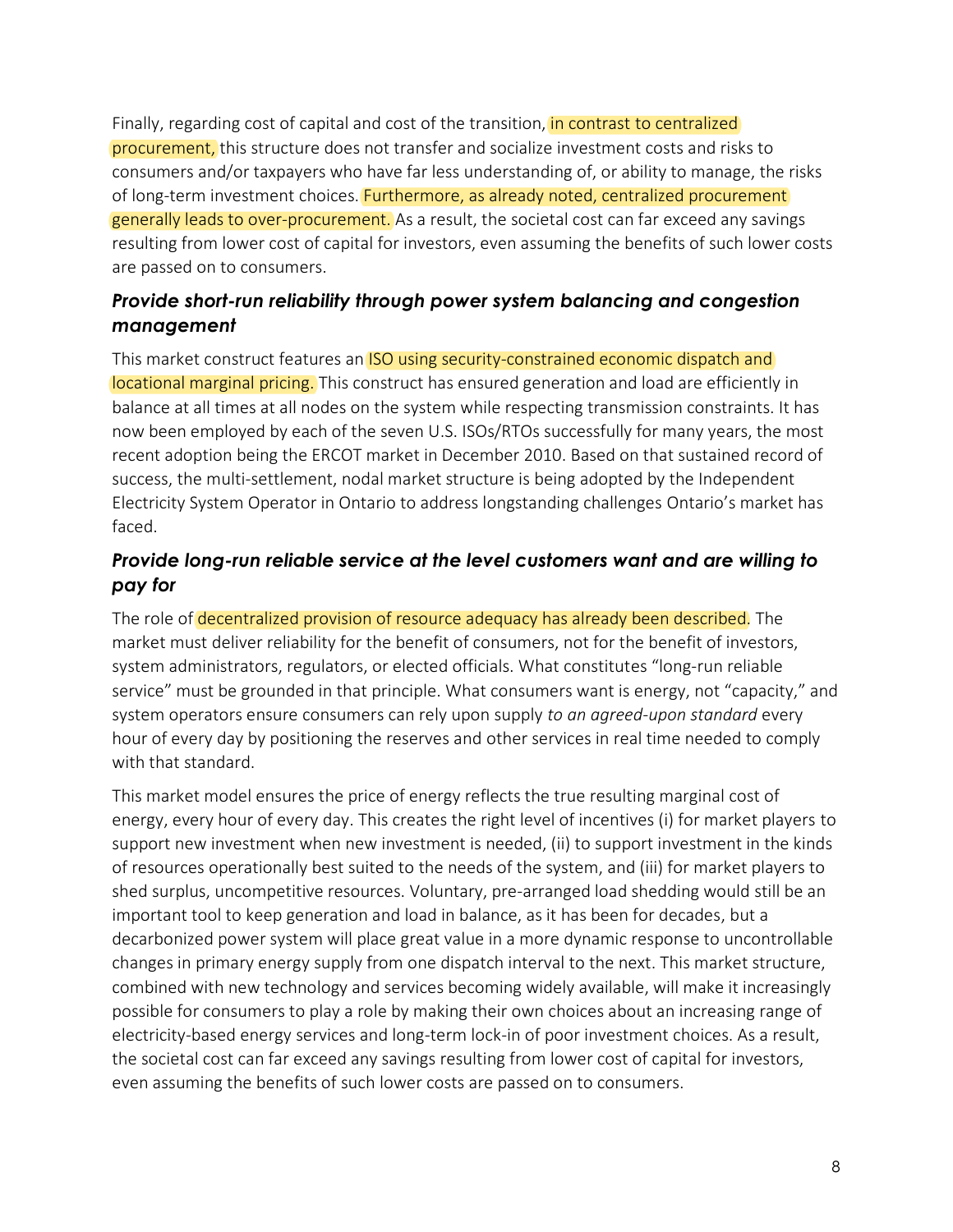#### *Minimize the exercise of market power and manipulation*

In real life, even an optimized power grid will experience congestion from time to time, since some solutions to congestion will cost more than the congestion itself. When markets narrow geographically, market power tends to increase. Thus, the risk of market power exercise exists with all energy market models, and no approach to preventing such behavior will be 100 percent effective. RTOs and their market monitors and regulators, operating in markets employing versions of the proposed market construct, have developed a set of techniques to prevent economic withholding by pivotal suppliers and other forms of market power and market manipulation.

Our survey of annual independent market monitor reports suggests that for the most part these mechanisms have been successful in keeping the exercise of market power to a very low level. In fact, in most cases concerns about market power are far greater in the centralized procurement mechanisms than they are in the energy markets. The potential for greater penetration of demand management will become an increasingly important means for the market itself to prevent market power from being exercised. This proposed market structure, where the value of responsive distributed energy resources is fully visible through energy prices, offers the most reliable means of ensuring that the technology and services needed to facilitate efficient response are developed and deployed. Demand response is the most potent antidote to seller market power.

#### *Enable affordable financing of needed resources with appropriate allocation of risk*

By encouraging long-term contracting by electricity buyers, the proposed market construct reduces the financing cost of new resources. Where the market indicates a need for investment, this model incentivizes wholesale buyers and sellers to allocate investment risks efficiently to those best able to assess and manage those risks. Given the rate of investment needed in new clean resources compared to the rate of load growth and natural retirements, public policy instruments will be needed to create high levels of demand for such new investment. Appropriately structured, such instruments will enhance rather than circumvent decentralized procurement by giving rise to new volume and price risks that market buyers and sellers will want to manage. This model offers the best chance that the financing of new resources will allocate those risks efficiently and at a reasonable cost to consumers. Participation of financial participants can increase liquidity, but regulators would have a critical role in monitoring financial participants for excessive risk taking and retail providers for adequate credit to serve their contractual obligations.

#### *Respect social values*

As differentiated reliability opportunities spread, some basic levels of electricity service should be ensured. For example, the social value of access to adequate heating and cooling should be respected. At the same time, consumers should not be forced to pay for the illusion of zero-risk of supply interruption due to generation supply shortages when they regularly experience supply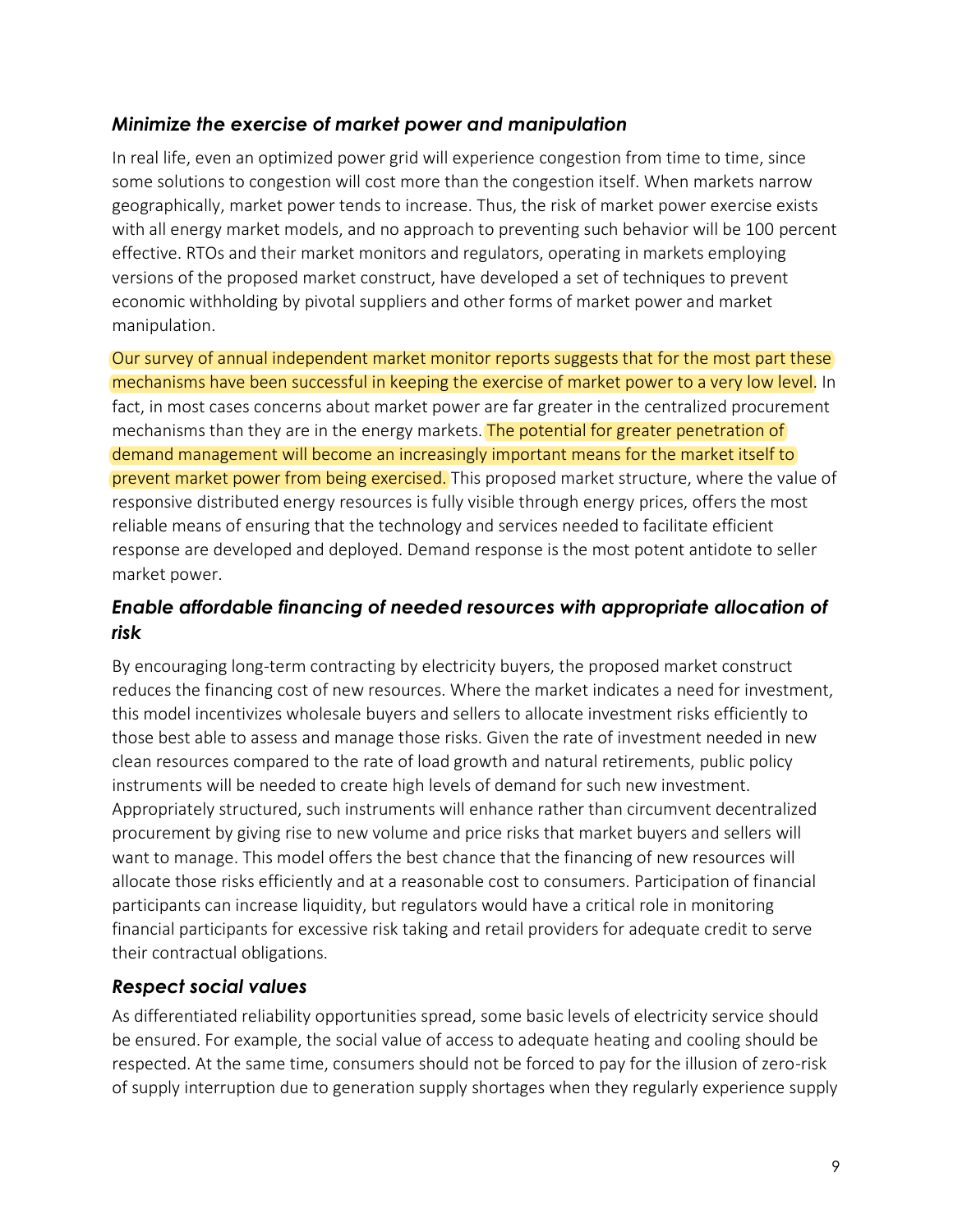interruptions from distribution system and other causes. The standard for firm load interruptions should be high, and it should be uniform regardless of the root cause. Ideally regulators would ensure that each dollar spent on consumers' behalf results in comparable and cost-effective improvements in reliability. Costs can be exorbitant to meet unjustifiable reserve margin targets for "adequacy" in a decarbonized power system. "Never" is neither an affordable nor an achievable standard when it comes to selective firm load-shedding. Selective firm load-shedding due to a shortage of available generation within the limits implied by prevailing standards is neither immoral nor unacceptable. It is not a failure of a reliable power system; it is a *feature* of a reliable power system—a perfectly legitimate tool long employed by prudent system operators as a last-resort measure to keep the system running.

In reality, consumers have long been accustomed to *uncontrolled* firm load-shedding due to incidents on the transmission and distribution system at rates many times more frequent than what is implied by the current standard for generation adequacy. From a consumer's perspective one loss of load looks like any other, regardless of its cause. It is far more equitable and economic to give those consumers willing and able to shift some loads the opportunity to do so than it is to charge all consumers the cost of adding or retaining more costly generation. The proposed market construct sets the foundation for this more equitable and economic approach. States should engage in public conversations about expectations and trade-offs between "reliability at all costs" and this alternative approach to protecting critical and vulnerable loads.

#### *Promote innovation*

 $\overline{a}$ 

In this market-based system, privileged positions granted by centralized forward procurement mechanisms are kept to a practical minimum. All market participants must compete to provide what consumers want—energy at the lowest reasonable cost and to a desired standard of reliability. Free entry provides innovative companies and technologies a fair shot at outcompeting established players and resources and access to energy pricing that can reward them commensurate with the value they're providing.

#### *Minimize risk of political intervention*

Political intervention in an industry as central to modern life as electricity is an ever-present threat. Some RTO stakeholders have advocated recently for higher compensation for "baseload" or "fuel secure" resources. Even the U.S. Secretary of Energy has asserted the need to change market rules<sup>11</sup> to do so. These efforts usually target centralized capacity markets. The RTOs that operate centralized capacity markets are also intervening to mitigate state clean energy policies. The mechanism is in the centralized capacity markets, using a Minimum Offer Price Rule.

As these examples illustrate, the more centralized and complex market constructs become, the more opportunities arise for politically convenient intervention or capricious withdrawal of political support. The market model proposed here allows most decisions to be made on a decentralized basis by informed wholesale market participants. Wholesale buyers and sellers

<sup>11</sup> <https://www.energy.gov/sites/prod/files/2017/09/f37/Notice%20of%20Proposed%20Rulemaking%20.pdf>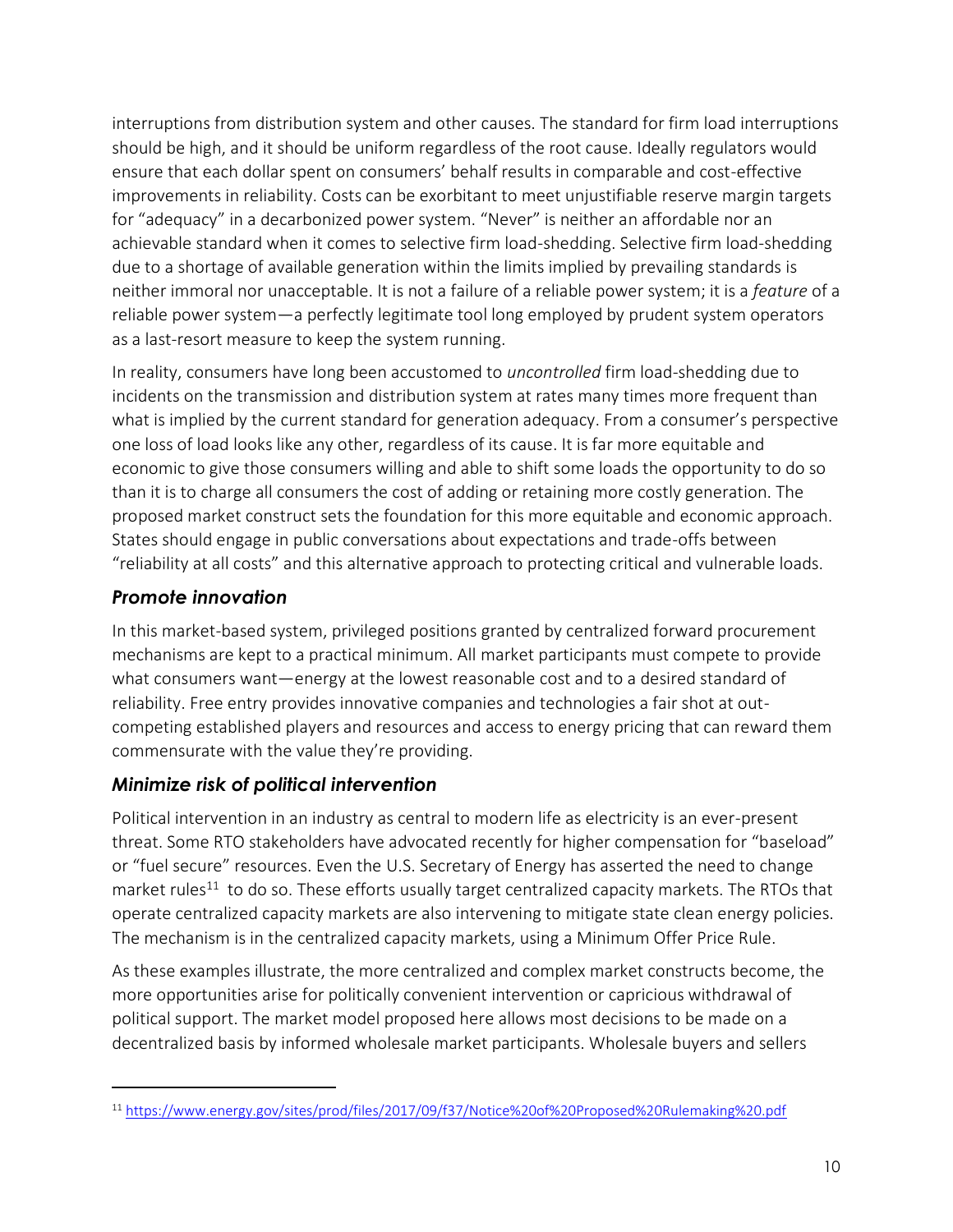choose their willingness to buy or sell. Retail energy providers stand between retail consumers and the wholesale market. They can be relied upon or required to provide consumers with a sufficiently diverse range of service choices representing, among other things, a range of risk and reward opportunities. This system does not rely on a central bureaucracy to make resource choices that can be captured by incumbent or political interests.

#### *Readily implementable approach*

This approach involves an improvement on the existing market structure in most market regions. In the case of U.S. market regions, the required improvements are largely incremental though not insignificant. From an implementation perspective this represents a far less daunting challenge than throwing out the existing market construct altogether and starting over. It also benefits from the facts that the implementation challenges are largely known as a result of decades of experience in different regions, and that good examples exist of what improved implementation might look like (most notably, in the ERCOT market region). It requires no change in federal law and little change in federal regulations.

Where no independent system operation has been established, utilities would need to be encouraged to join ISOs/RTOs, and there is value in encouraging those organizations to encompass the largest practicable regions. However, where no ISO/RTO is in place today, any alternative market construct would require that states agree to submit system operation and resource decisions to newly created market institutions. States would need to significantly improve their retail regulation to ensure there are credit-worthy buyers who know it is their job to secure long-term sources of energy, and to activate demand side resources. These are significant challenges today in many market regions, but in the time frame of this scenario they are very manageable.

#### *Adjust to changing circumstances, technology, politics, and culture*

The model is flexible and allows changing circumstances to be quickly and transparently communicated through wholesale prices and appropriate retail tariffs to participants who are willing and able to adjust their behavior in response. It has minimal reliance on bureaucratic rules and political compromises, including the all-important question of what existing generation to retain versus what to retire. It achieves a practical balance between the role of public policy and the role of a competitive wholesale market in facilitating a sufficiently rapid decarbonization of the power system. Uncertainty has always been a challenge in the electricity industry, but uncertainty may now be at an all-time high on both sides of the supply-demand divide. This makes over-reliance on centralized procurement needlessly rigid, it makes the risk of long-term lock-in to the costs and operational consequences of poor decisions especially acute, and it dramatically increases the importance of giving consumers access to transparent real-time information about the value of distributed energy resources. It will be critical for the market model to be flexible and to evolve as technology and energy services undergo rapid transformations. No market structure does everything well, but flexibility and ready adaptability is a particular strength of the proposed market structure.